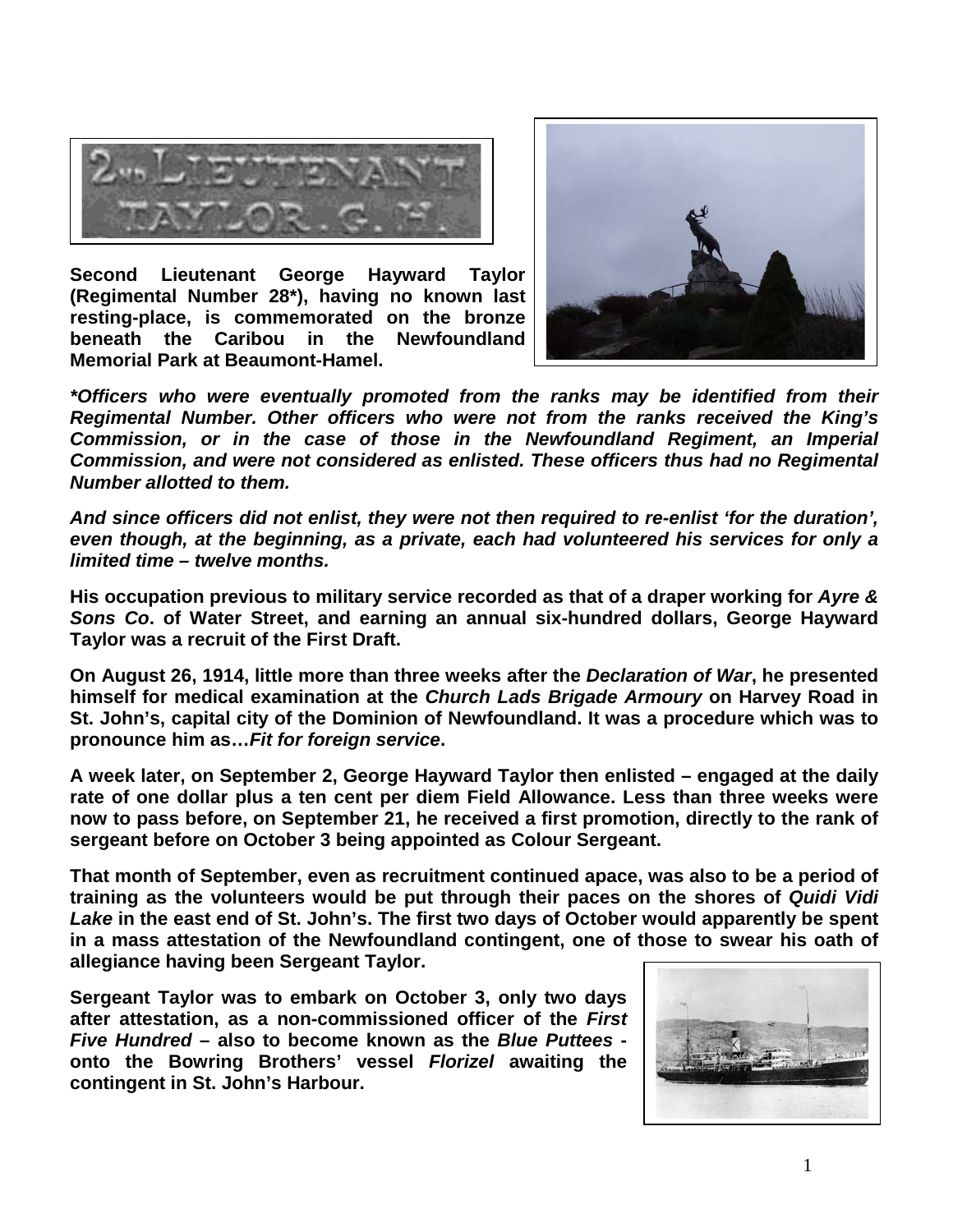**The ship would sail for the United Kingdom on the following day, October 4, via its rendezvous with the convoy carrying the 1st Canadian Division overseas, off the south coast of the Island.** 

**(Preceding page:** *The image of Florizel at anchor in the harbour at St. John's is by courtesy of Admiralty House Museum***.)**

**(Right:** *Fort George, constructed in the latter half of the eighteenth century, still serves the British Army to this day***. – photograph from 2011)**

**In the United Kingdom Sergeant Taylor trained with the Newfoundland contingent: firstly in southern England; then in Scotland at Fort George – on the Moray Firth close to Inverness; at Edinburgh Castle – where it was to provide the first garrison from outside the British Isles; and later again at the tented** *Stobs Camp* **near the town of Hawick to the southeast of Edinburgh where, on July 15, he became Company Sergeant Major Taylor.**

**(Right:** *Edinburgh Castle dominates the city from its position on the summit of Castle Hill***. – photograph from 2011)** 

**(Right below:** *The Newfoundland Regiment on parade at Stobs Camp and about to be presented with its Colours on June 10, 1915* **– by courtesy of Reverend Wilson Tibbo and Mrs. Lillian Tibbo)**

**At the beginning of that August of 1915, the four senior Companies, 'A', 'B', 'C' and 'D', were then sent south from**  *Stobs Camp* **to undergo a final two weeks of training, as well as an inspection by the King, at Aldershot.** 

**Meanwhile, the two junior Companies, the later-arrived 'E' and 'F'\*, as well as Company Sergeant Major Taylor, were sent to Scotland's west coast, to Ayr, where they were to provide the nucleus of the newly-forming 2nd (***Reserve***) Battalion\*.**

**(Right:** *George V, by the Grace of God, of the United Kingdom of Great Britain and Ireland and of the British Dominions beyond the Seas, King, Defender of the Faith, Emperor of India* **– photograph from** *Bain News Services* **via** *Wikipedia***)**

*\*On July 10, 1915, 'F' Company had arrived at Stobs Camp from Newfoundland, its personnel raising the numbers of the unit to battalion establishment strength, and thus permitting it to be ordered to active service.*

**(continued)**







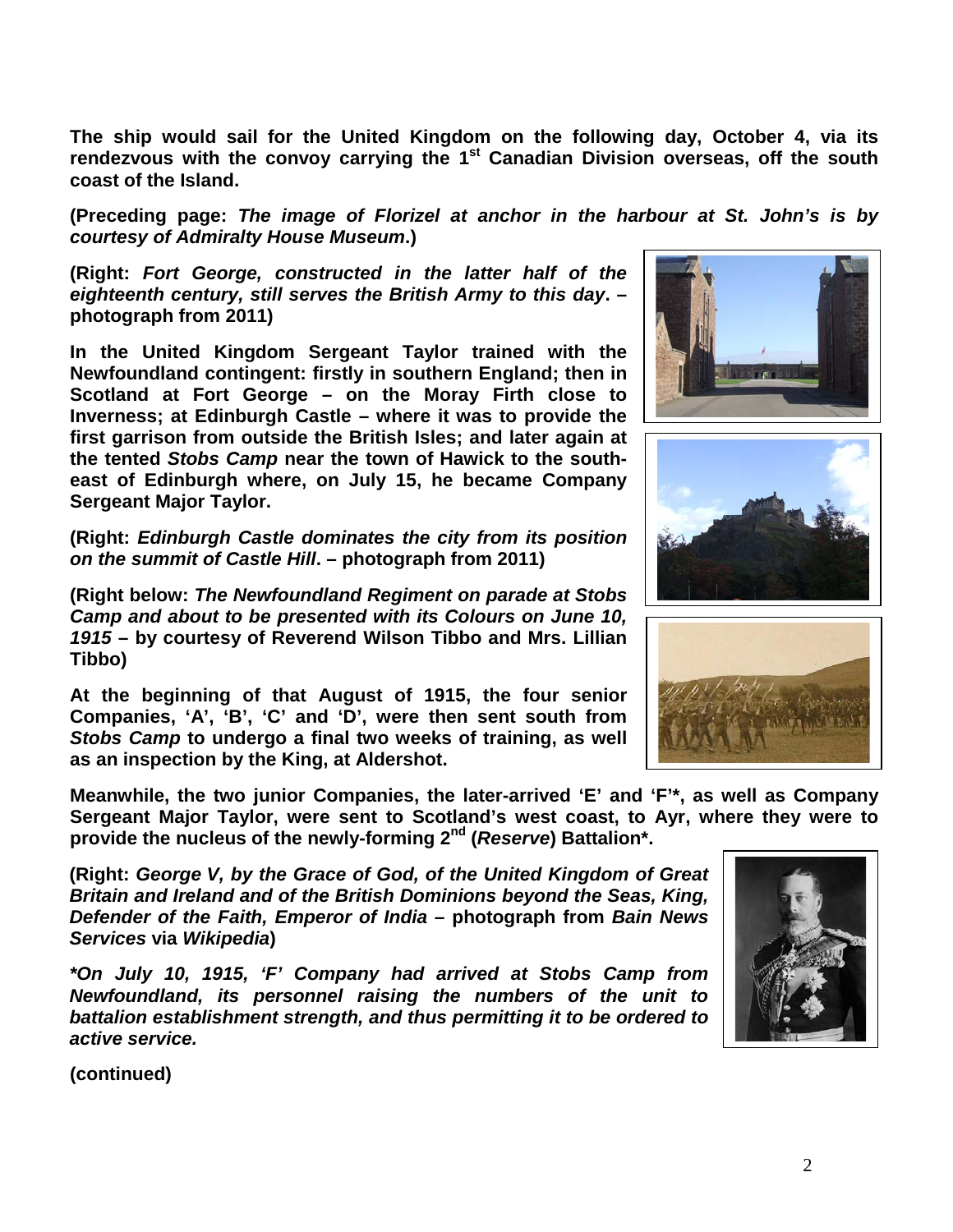**(Right:** *An aerial view of Ayr, likely from the period between the Wars: Newton-on Ayr, where were quartered the 'other ranks', is to the left of the River Ayr and the Royal Borough, where were housed the officers, is to the right***. – courtesy of the** *Carnegie Library* **at Ayr)**

**Following this summer of 1916, the once-Royal Borough of Ayr on Scotland's west coast was now to serve as the overseas base for the 2nd (***Reserve***) Battalion of the Newfoundland Regiment from where – as of November of 1915 and up until January of 1918 - re-enforcement drafts from home were to be despatched to bolster the 1st Battalion's numbers, at first to the Middle East and then later to the**  *Western Front***.** 

**(Right:** *The High Street in Ayr as shown on a postcard of the time, the imposing Wallace Tower – it stands to this day (2017) - dominating the scene* **– by courtesy of Reverend Wilson Tibbo and Mrs Lillian Tibbo)**

**On October 9 there was to be yet another promotion when CSM Taylor was granted an Imperial Commission and an accompanying appointment to the rank of second lieutenant. Still stationed at Ayr at the time, it would be still another month before Second Lieutenant** 

**November 14, 1915. The vessel was to sail from the English south-coast naval facility of Devonport where he had disembarked from** *Florizel* **some thirteen months previously.**

**(Right above:** *Olympic on the right and Aquitania – serving as a hospital ship - in the centre of the image, lie at anchor in Mudros Bay in the autumn of 1915.* **– from an old photograph originally from the** *Imperial War Museum***)**

*Olympic* **reached** *Mudros Harbour* **on the Greek island of Lemnos at the end of the month. From there the Newfoundland re-enforcements travelled the remaining seventy kilometres or so on a smaller vessel, to be landed at** *Suvla Bay* **on December 1. The newcomers were to serve at** *Suvla* **for less than three weeks.**

**(Right above:** *A century later, the area, little changed from those far-off days, of the Newfoundland positions at Suvla, and where Second Lieutenant Taylor served with the 1st Battalion during the late fall of 1915* **– photograph from 2011)**

**\* \* \* \* \***

**(continued)**









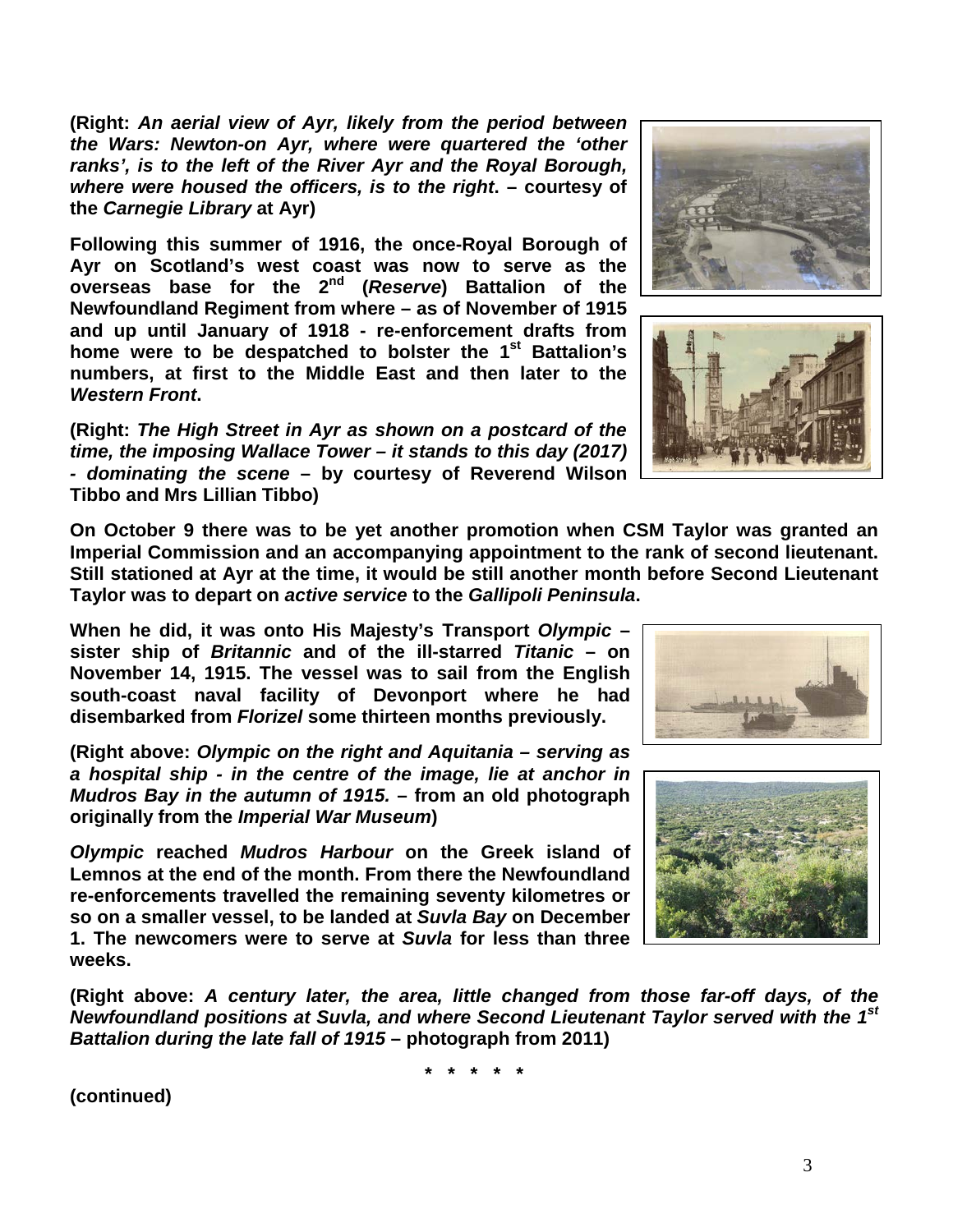**At this time, during those few months of Sergeant (later Second Lieutenant) Taylor's posting to Ayr, the 1st Battalion of the Newfoundland Regiment had travelled to** *active service***, having been attached to the 88th Brigade of the 29th Division of the (British) Mediterranean Expeditionary Force.**

**(Right:** *Some of the personnel of 'A', 'B', 'C' and 'D' Companies of the 1st Battalion of the Newfoundland Regiment at Aldershot in August of 1915, just prior to transfer to active service* **– from** *The Fighting Newfoundlander* **by Col. G.W.L. Nicholson, C.D.)**

**On August 20, 1915, the Newfoundland Battalion had embarked in the Royal Navy Harbour of Devonport onto the requisitioned passenger-liner** *Megantic* **for passage to the Middle East and to the fighting against the Turks. There, a month later – having spent some two weeks billeted in British barracks in the vicinity of the Egyptian capital, Cairo - on September 20, the 1st Battalion had landed at** *Suvla Bay* **on the**  *Gallipoli Peninsula***.**

**(Right above:** *The image of Megantic, here in her peace-time colours of a 'White Star Line' vessel, is from the Old Ship Picture Galleries web-site***.)**

**(Right:** *Kangaroo Beach, where the officers and men of the 1st Battalion, Newfoundland Regiment, landed on the night of September 19-20, 1915, is to be seen in the distance at the far end of Suvla Bay. The remains of a landing-craft are still clearly visible in the foreground on 'A' Beach***. – photograph taken in 2011)**

**(Right:** *Newfoundland troops on board a troop-ship anchored at Mudros: either Megantic on August 29, Ausonia on September 18, or Prince Abbas on September 19 – Whichever the case, they were yet to land on Gallipoli***. – from Provincial Archives)**









**Not only in the area where the Newfoundland Battalion would serve but, even since the very first days of the operation in April of 1915, the entire** *Gallipoli Campaign,* **including the operation at** *Suvla Bay,* **had proved to be little more than a debacle:** 

**Flies, dust, disease, the frost-bite and the floods – and of course the casualties inflicted by an enemy which was to fight a great deal better than the British High Command\* had ever anticipated – were eventually to overwhelm the British-led forces and those of the French, and it would finally be decided to abandon not only** *Suvla Bay* **but the entire** *Gallipoli* **venture.**

**(continued)**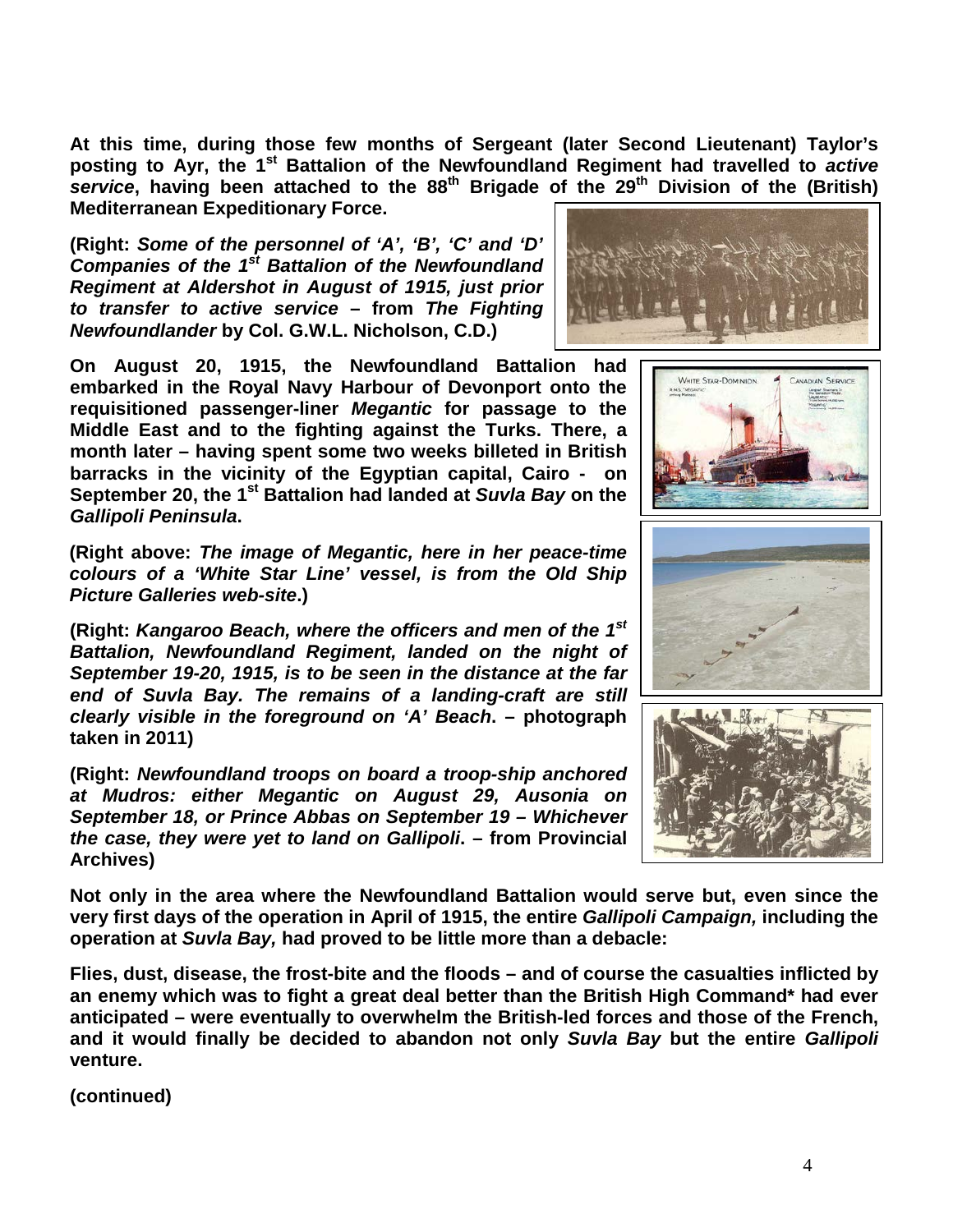5

**(Right below:** *An un-identified Newfoundland soldier in the trenches at Suvla Bay –* **from**  *Provincial Archives***)**

*\*Many of the commanders chosen were second-rate, had been brought out of retirement, and had little idea of how to fight – let alone of how to win. One of the generals at Suvla, apparently, had handed in his resignation during the Campaign and had just gone home.* 

**November 25 would see the nadir of the Newfoundland Battalion's fortunes at** *Gallipoli***; there was to be a freak rain-, snow- and ice-storm which had struck the** *Suvla Bay* **area and the subsequent floods had wreaked havoc amongst the forces of both sides. For several days, survival rather than the enemy was to be the priority.**

**There were to be many casualties on both sides, some of them, surprised by the sudden inundation of their positions, fatalities who had drowned in their trenches – although no Newfoundlanders were to be among that number. Numerous, however, had been those afflicted by trench-foot and by frost-bite.**

**It was just as the Newfoundland Battalion was putting this experience behind it that, five days later, Second Lieutenant Taylor and his 1st Re-enforcement Draft from Ayr would set foot on the rock and sand of** *Suvla Bay***. Less than three weeks later again, the Newfoundlanders – and the British – would be leaving it behind.**

**\* \* \* \* \***

**On the night of December 19-20, the British had abandoned the area of** *Suvla Bay* **– the Newfoundlanders, the only non-British unit to serve there, to form a part of the rear-guard. Some of the Battalion personnel had been evacuated to the nearby island of Imbros, some to Lemnos, further away, but in neither case was the respite to be of a long duration; the 1st Battalion would be transferred only two days later to the area of** *Cape Helles***, on the western tip of the** *Gallipoli Peninsula***.**

**(Right above:** *Cape Helles as seen from the Turkish positions on the misnamed Achi Baba, positions which were never breached: The Newfoundland positions were to the right-hand side of the picture***. – photograph from 2011)**

**The British and the** *Anzac* **forces – the Australian and New Zealand Army Corps was also to serve at** *Gallipoli* **– were now to be only marking time until a complete withdrawal of the**  *Peninsula* **could be undertaken.** 

**This final operation would take place on the night of January 8-9, the Newfoundland Battalion to furnish part of the British rear-guard on this second occasion also.**

**(Right above:** *'W' Beach at Cape Helles as it was only days before the final British evacuation* **– from** *Illustration***)**





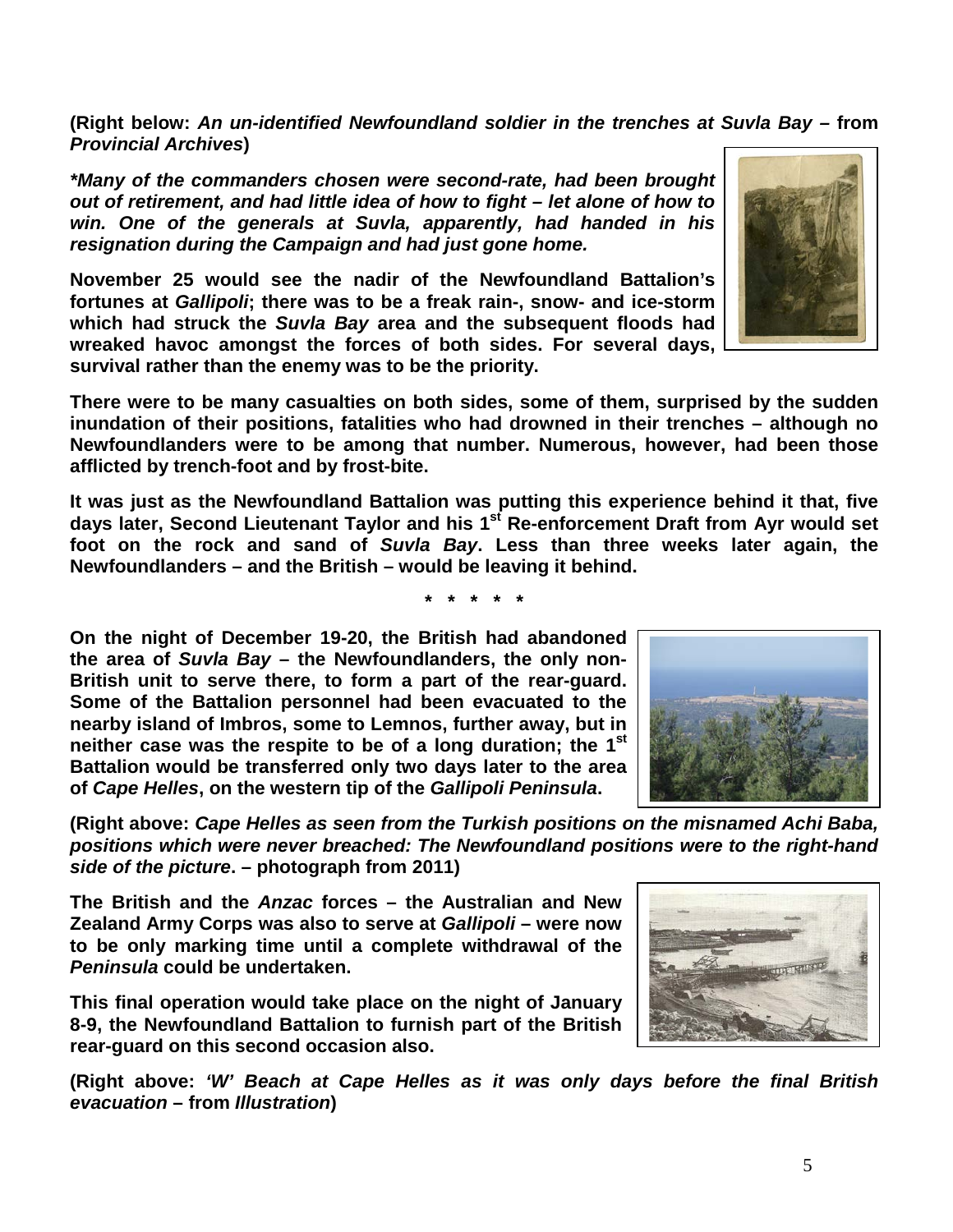*\*Lieutenant Owen Steele of St. John's, Newfoundland, is cited as having been the last soldier of the Mediterranean Expeditionary Force to step into the final small boat – with General Maude - to sail from the Gallipoli Peninsula.*

**(Right:** *'W' Beach almost a century after its abandonment by British forces in that January of 1916 and by the Newfoundlanders who were to be the last soldiers off the beach***:** *Vestiges of the wharves in the black-and-white picture are still to be seen.* **– photograph from 2011)**

**Immediately after the British had evacuated the entire** *Gallipoli Peninsula* **in January of 1916, the Newfoundland Battalion was to be ordered to the Egyptian port-city of Alexandria, arriving there on the 15th of that month. The Newfoundlanders were then to be immediately transferred southward to the vicinity of Suez, a port at the southern end of the Canal which bears the same name, there to await further orders since, at the time, the**  subsequent destination of the British 29<sup>th</sup> Division had yet to be decided<sup>\*</sup>.

*\*Bulgaria had entered the conflict on the side of the Central Powers, and Salonika was soon to become a theatre of war.*

**(Right:** *The British destroy their supplies during the final evacuation of the Gallipoli Peninsula. The men of the 1st Battalion of the Newfoundland Regiment were among the last to leave on two occasions, at both Suvla Bay and Cape Helles***. – photograph taken from the battleship** *Cornwallis* **from**  *Illustration***)**

**After a two-month interim spent in the vicinity of Port Suez, the almost six-hundred officers and** *other ranks* **of the 1st Battalion were to board His Majesty's Transport** *Alaunia* **at Port Tewfiq, on March 14 to begin the voyage through the**  *Suez Canal* **en route to France. The Newfoundlanders would disembark eight days afterwards in the Mediterranean portcity of Marseilles, on March 22.**

**(Right above:** *Port Tewfiq at the south end of the Suez Canal as it was just prior to the Great War* **– from a vintage post-card)**

**(Right:** *British troops march through the port area of the French city of Marseilles***. – from a vintage post-card)**

**Some three days after the unit's disembarkation on March 22, the Newfoundland Battalion's train was to find its way to the small provincial town of Pont-Rémy, a thousand kilometres to the north of Marseilles. It had been a cold, miserable journey, the blankets provided for the troops having inexcusably travelled unused in a separate wagon.**







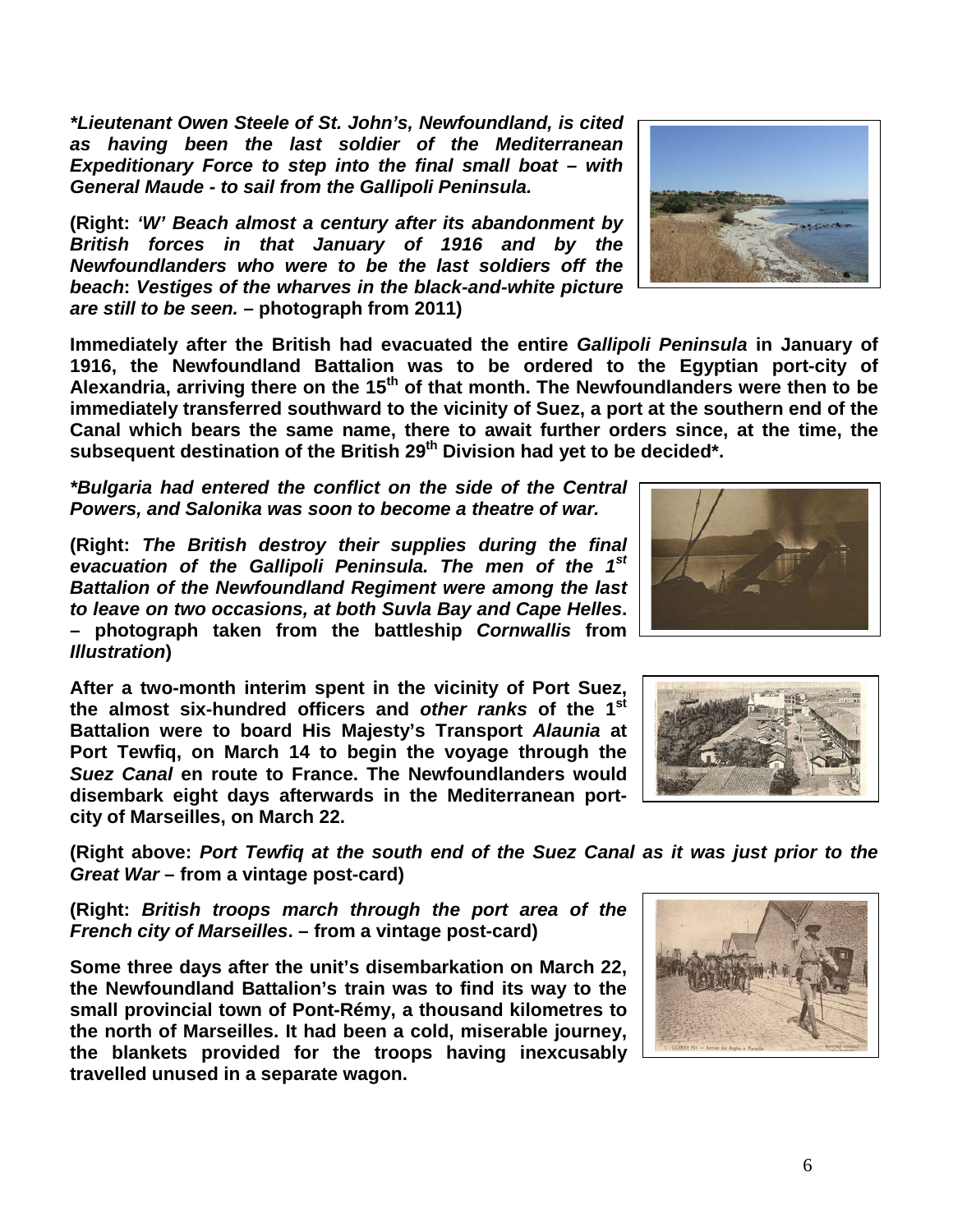**Having de-trained at the local station at two o'clock in the morning, the Newfoundlanders were now still to endure the long, dark march ahead of them before they would reach their billets at Buigny l'Abbé.**

**It is doubtful if many of those tired soldiers were to pay much attention to the slow-moving stream flowing under the bridge over which they had then marched on their way from the station. But some three months later** *the Somme* **would become a part of their history.**

**(Right below:** *A languid River Somme as seen from the bridge at Pont-Rémy* **– photograph from 2010)**

**On April 13, the 1<sup>st</sup> Battalion had subsequently marched into the village of Englebelmer – perhaps some fifty kilometres in all from Pont-Rémy - where it would be billeted, would receive reenforcements from Scotland via Rouen and, in two days' time, would be introduced into the communication trenches of the**  *Western Front.*

**Just days following the Newfoundland Battalion's arrival on the**  *Western Front***, two of the four Companies – 'A', and 'B' – were to take over several support positions from a British unit\* before the entire Newfoundland unit was to then be ordered to move further up for the first time into forward positions on April 22.**

*\*It should be said that the Newfoundland Battalion and twohundred men of the Bermuda Rifles who were serving at the time in the 2nd Lincolnshire Regiment Battalion, were then the only units at the Somme from outside the British Isles - true also on the day of the attack on July 1.*

**(Right:** *A part of the re-constructed trench system to be found in the Newfoundland Memorial Park at Beaumont-Hamel* **– photograph from 2009(?))**

**Having then been withdrawn, at the end of that April after the completion of their first tour in the trenches, to the areas of Mailly-Maillet and Louvencourt where they would be based for the next two months, the Newfoundlanders were soon to be preparing for the nowimpending British campaign of that summer, this to be fought on the ground named for the languid, meandering river,** *the Somme***, flowing sedately – and still does so today – through the region.** 

**If there is one name and date in Newfoundland history which is etched in the collective once-national memory, it is that of Beaumont-Hamel on July 1 of 1916; and if any numbers are remembered, they are those of the eight-hundred who went**  *over the top* **in the third wave of the attack on that morning, and of the sixty-eight unwounded present at muster some twenty-four hours later\*.**





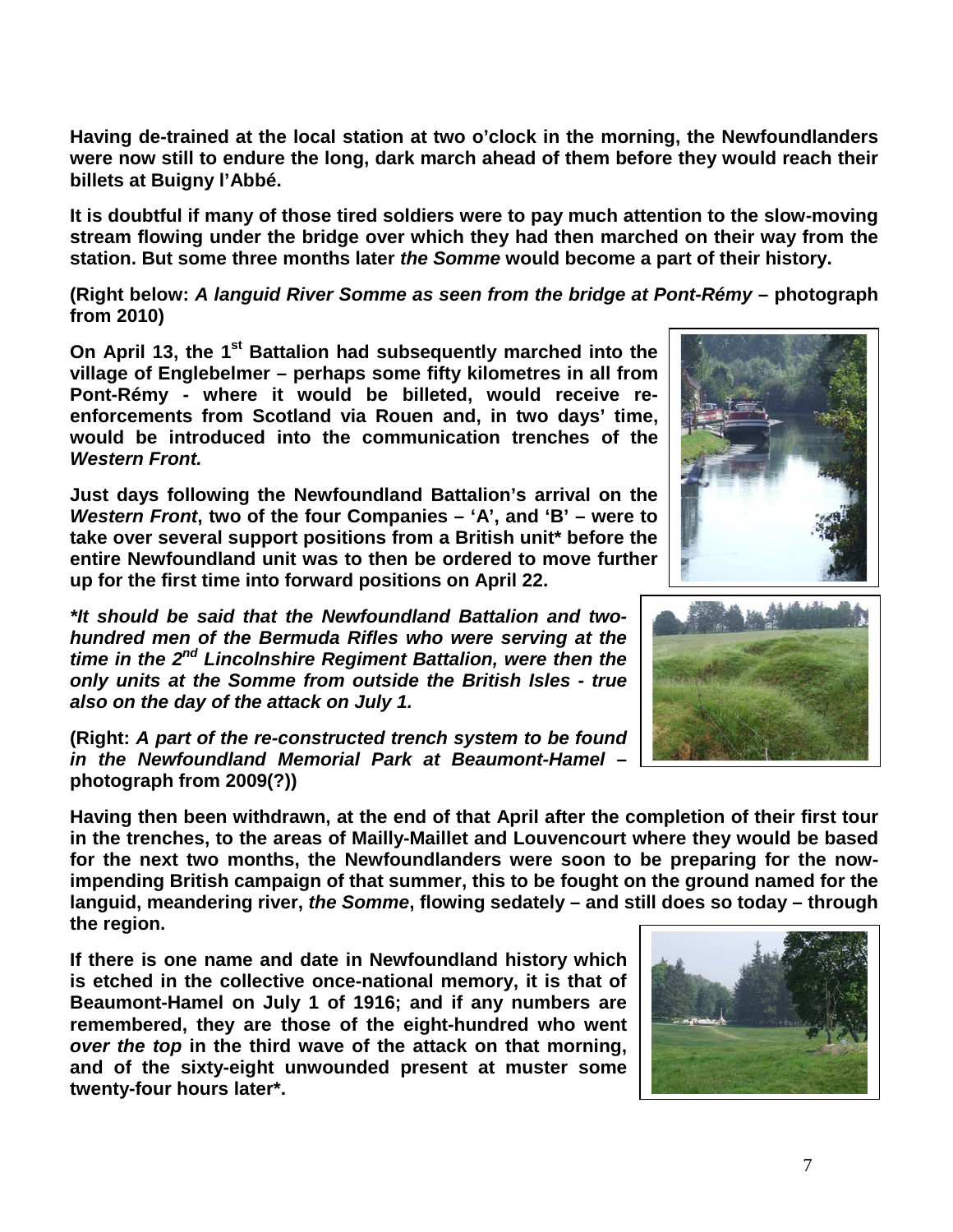**(Preceding page:** *Beaumont-Hamel: Looking from the British lines down the hill to Y Ravine Cemetery which today stands atop part of the German front-line defences: The Danger Tree is to the right in the photograph***. – photograph taken in 2009)**

**(Right:** *A view of Hawthorn Ridge Cemetery Number 2 in the Newfoundland Memorial Park at Beaumont-Hamel* **– photograph from 2009(?))**

*\*Perhaps ironically, the majority of the Battalion's casualties was to be incurred during the advance from the third line of British trenches to the first line from where the attack proper was to be made, and while struggling through British wire laid to protect the British positions from any German attack.*

**There are other numbers of course: the fiftyseven thousand British casualties incurred in four hours on that same morning of which nineteen-thousand recorded as having been**  *killed in action* **or** *died of wounds***.** 

**It was to be the largest disaster** *ever* **in the annals of the British Army…and, perhaps just as depressing, the butchery of** *the Somme* **was to continue for the next four and a half months.**



**(Right above:** *Beaumont-Hamel is a commune, not a village***. – photographs from 2010 and 2015)**

*In fact, Beaumont-Hamel was a commune – it still exists today – at the time comprising two communities: Beaumont, a village on the German side of the lines, and Hamel which was behind those of the British. No-Man's-Land, on which the Newfoundland Memorial Park lies partially today, was on land that separated Beaumont from Hamel.* 

**(Right:** *A grim, grainy image purporting to be Newfoundland dead awaiting burial after Beaumont-Hamel –* **from…?)**



Informant states that on the First July (Saturday)… the Regiment went over the trenches at 9a.m., to attack  $3<sup>rd</sup>$  Line system of German trenches. The Germans immediately opened a violent machine gun fire and our men began to fall. Informant states that practically the whole Regiment was mown down and that Lieut. Mellor, Reid and Taylor were most possibly killed…*Extract from Casualty Report received from Pay & Record Office, London, dated August 18, 1916…from report of Second Lieut. William Valence Warren,*

 *1st Newfoundland Regiment, 3rd London General Hospital, Wandsworth*